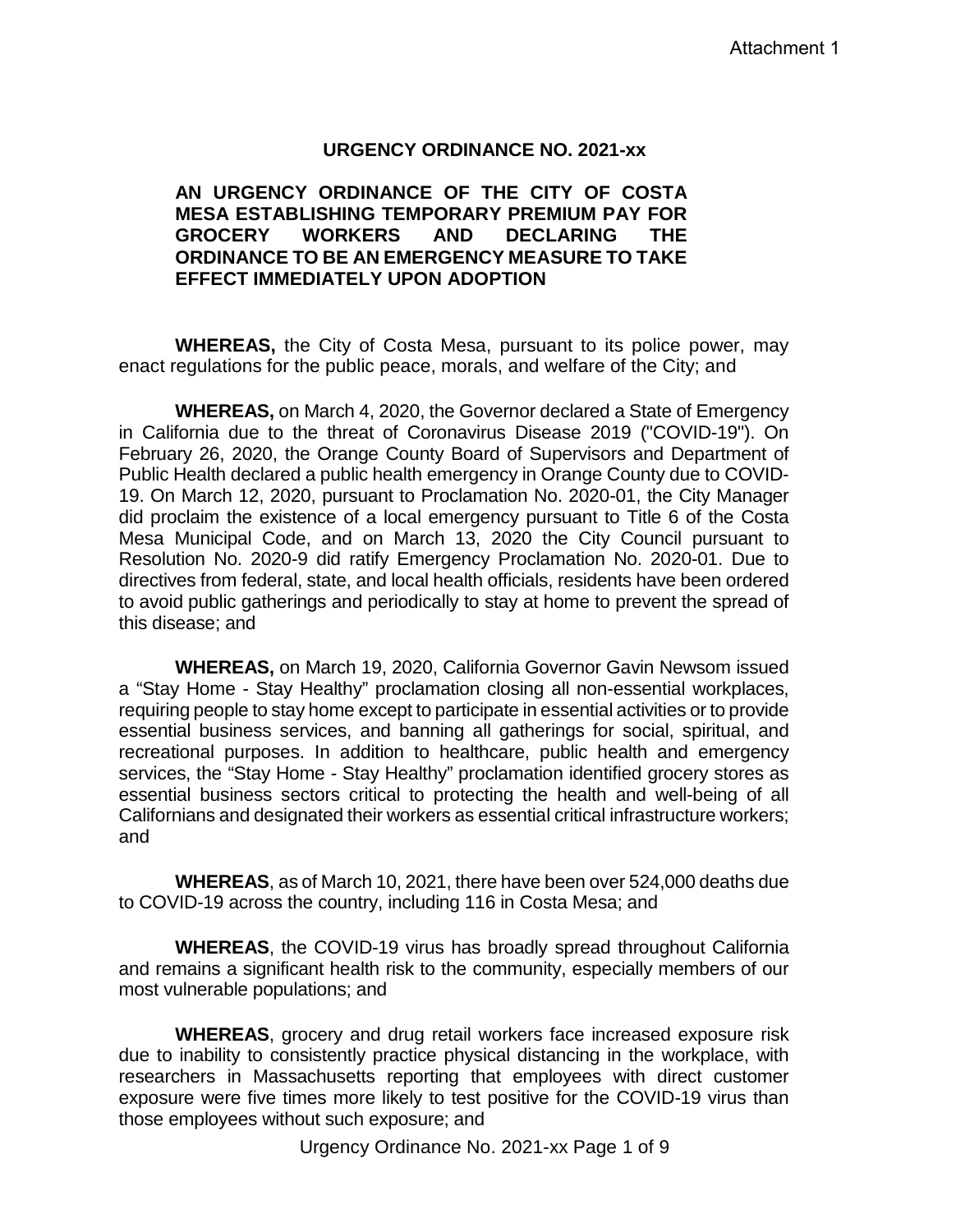**WHEREAS**, frontline grocery and drug retail workers have been unable to work from home, including those with children engaged in distance learning, and have therefore likely incurred additional childcare expenses; and

**WHEREAS**, Orange County is currently vaccinating people in Tier 1A, frontline grocery and drug retail workers are listed in Tier 2 for Orange County's COVID-19 vaccination plan, and distribution to people in Tier 2 is not anticipated to be completed in Orange County until Spring 2021; and

**WHEREAS**, during the early stages of the COVID-19 pandemic, many grocery companies provided "Hero Pay," which was generally implemented as either a temporary hourly wage increase or a one-time bonus for certain essential workers; and

**WHEREAS**, Hero Pay has generally phased out or terminated; however, according to the Brookings Institute, the top retail companies earned on average an extra \$16.7 billion in profit in 2020 compared to 2019; and

**WHEREAS**, premium pay, paid in addition to regular wages, is an established type of compensation for employees performing hazardous duty or work involving physical hardship that can cause extreme physical discomfort and distress; and

**WHEREAS**, grocery and drug retail workers working during the COVID-19 pandemic merit additional compensation because they are performing hazardous duty due to the significant risk of exposure to the COVID-19 virus. Grocery and drug retail workers have been working under these hazardous conditions for months. They are working in these hazardous conditions now and will continue to face safety risks as the virus presents an ongoing threat for an uncertain period, potentially resulting in subsequent waves of infection; and

**WHEREAS**, the availability of grocery and drug retail stores is fundamental to the health of the community and is made possible during the COVID-19 emergency because grocery and drug retail workers are on the frontlines of this devastating pandemic supporting public health, safety, and welfare by working in hazardous situations; and

**WHEREAS**, many grocery and drug retail workers have had their higher safety risks exacerbated by lax enforcement of capacity limits and mask requirements in grocery and drug retail stores; and

**WHEREAS**, establishing an immediate requirement for grocery and drug retail stores to provide premium pay to grocery and drug retail workers protects public health, supports stable incomes, and promotes job retention by ensuring that grocery and drug retail workers are compensated for the substantial risks, efforts, and expenses they are undertaking to provide essential services in a safe and reliable manner during the COVID19 pandemic; and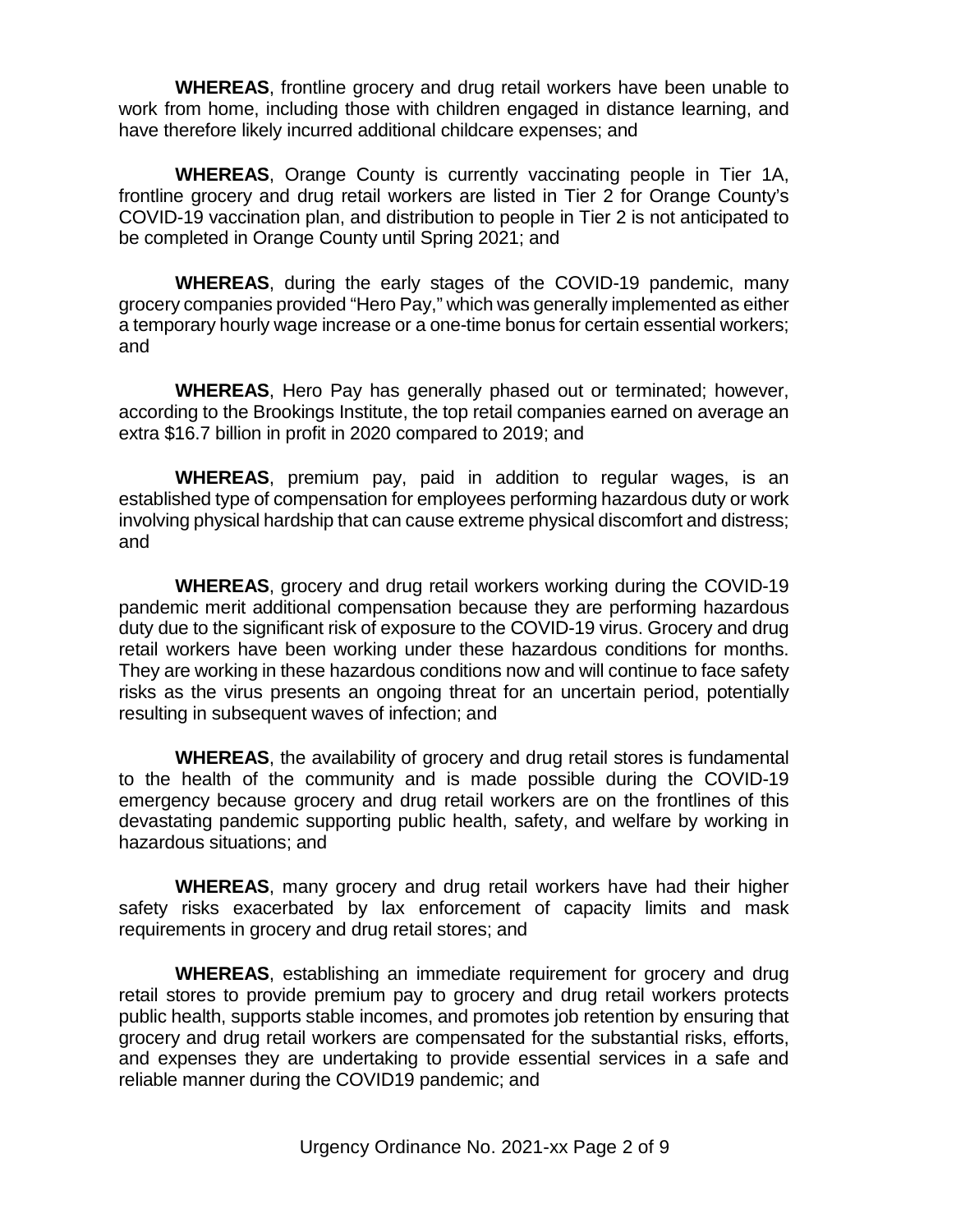**WHEREAS**, the City Council has carefully reviewed and considered all of the evidence, including the staff report and public comments presented; and

**WHEREAS**, this Ordinance is exempt from the requirements of the California Environmental Quality Act ("CEQA") pursuant to State CEQA Guidelines, as it is not a "project" and has no potential to result in a direct or reasonably foreseeable indirect physical change to the environment because it is merely the formation of an organization. (14 Cal. Code Regs. § 15378(a).) Further, this Ordinance is exempt from CEQA because there is no possibility that this Ordinance or its implementation would have a significant negative effect on the environment. (14 Cal. Code Regs. § 15061(b)(3).) The City Clerk shall cause a Notice of Exemption to be filed as authorized by CEQA and the State CEQA Guidelines.

**WHEREAS,** the City Council has the authority to adopt this Ordinance under Government Code Section 8630, California Constitution Art. XI, section 7, and Labor Code section 1205.

## **NOW THEREFORE, THE CITY COUNCIL OF THE CITY OF COSTA MESA DOES ORDAIN AS FOLLOWS:**

SECTION 1. ADOPTION OF TEMPORARY PREMIUM PAY FOR GROCERY WORKERS.

A. DEFINITIONS. For purposes of this Ordinance, the following definitions apply.

1. "Adverse action" means reducing compensation, garnishing gratuities, temporarily or permanently denying or limiting access to work, incentives, or bonuses, offering less desirable work, demoting, terminating, deactivating, placing on hold status, failing to rehire after a seasonal interruption of work, threatening, penalizing, retaliating, or otherwise discriminating against a grocery worker.

"Adverse action" may involve any aspect of employment, including pay, work hours, responsibilities, or other material change in the terms and condition of employment.

2. "Aggrieved party" means a grocery worker or other person who suffers tangible or intangible harm due to a covered employer or other person's violation of this Ordinance.

3. "Base wage rate" means the regular hourly wage rate paid to a grocery worker.

4. "City" means the City of Costa Mesa.

5. "Grocery worker" means an individual who performs at least two (2) hours of work in a calendar week for a covered employer within the City of Costa Mesa, but does not include managerial, supervisory, or confidential employees of a covered employer.

6. "Covered employer" means any retail establishment, as defined herein, that is located in the City of Costa Mesa, employs at least 15 employees at the retail establishment, and whose owner, parent company, franchisor or network of franchises employs three hundred (300) or more employees nationally. For purposes of this definition, all

Urgency Ordinance No. 2021-xx Page 3 of 9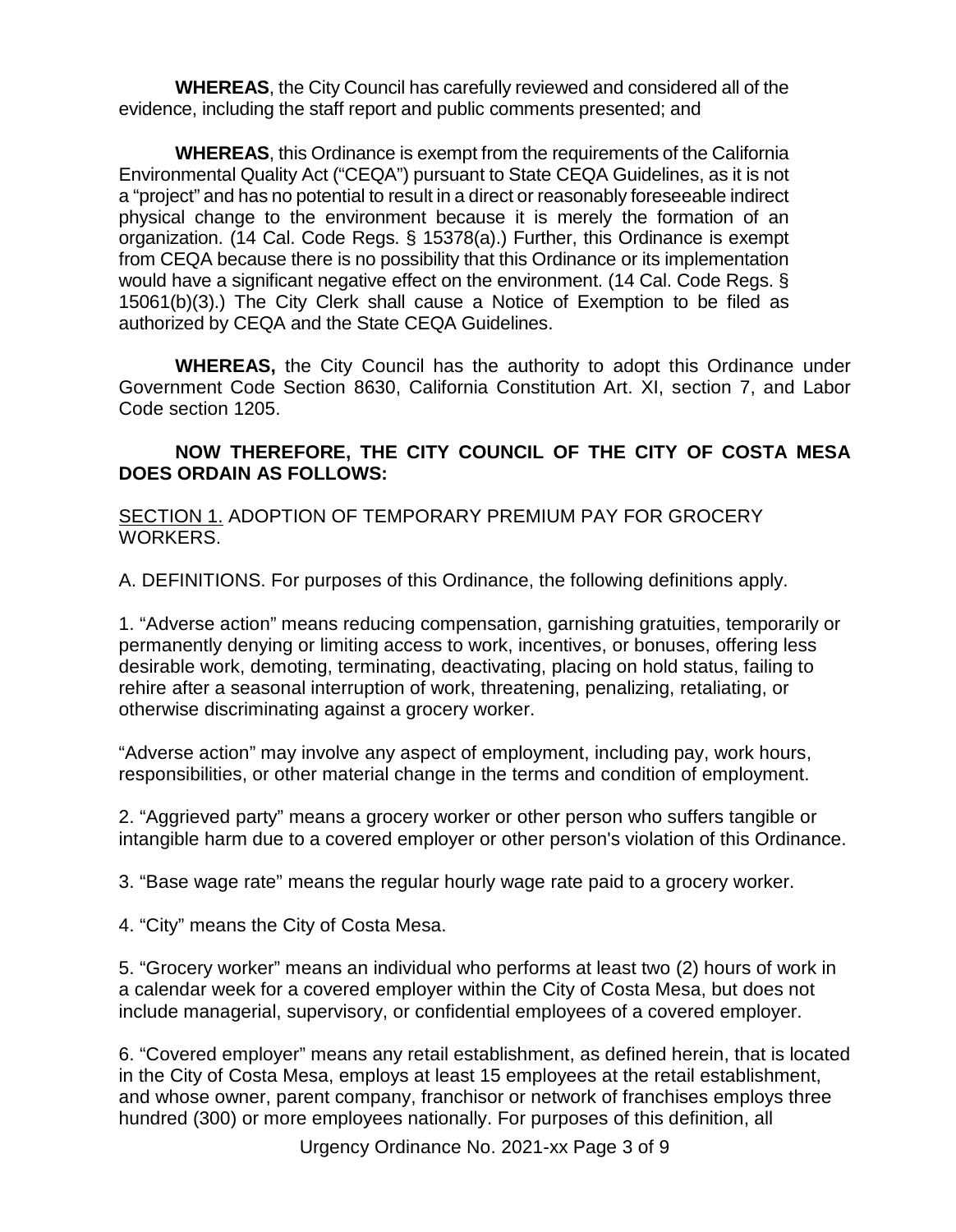employees who worked for compensation shall be counted, including but not limited to (a) employees who are not covered by this Ordinance; and (b) employees who worked in full-time employment, part-time employment, joint employment, temporary employment, or through the services of a temporary services or staffing agency.

7. "Hour worked" means the time during which a grocery worker is subject to the control of a covered employer, including any time that the employee is suffered or permitted to work or on-call.

8. "Person" means any individual, corporation, partnership, limited partnership, limited liability partnership, limited liability company, business trust, estate, trust, association, joint venture, agency, instrumentality, or any other legal or commercial entity, whether domestic or foreign.

9. "Premium pay" means an additional \$4.00 per hour wage premium for each hour worked that is in addition to a grocery worker's base pay rate and any commissions, gratuities, bonuses or any other form of regular or premium pay that is owed to the grocery worker, including but not limited to any holiday, overtime, or vacation pay.

10. "Retail establishment" means a retail establishment located in the City of Costa Mesa that: (a) (i) devotes seventy percent (70%) or more of its sales floor area to retailing a general range of food products, which may be fresh or packaged, or (ii) receives seventy percent (70%) or more revenue from retailing a general range of food products; (b) is more than 85,000 square feet and devotes 10% or more of its sales floor area to the sale of merchandise that is non-taxable pursuant to Section 6359 of the Revenue and Taxation Code, including retail establishments with multiple tenants, so long as consumer goods and nontaxable items are sold under the same roof with shared checkout stands, entrances, and exits; or (c) is a retail pharmacy that sells a variety of prescription and nonprescription medicines, as well as any combination of miscellaneous items, including but not limited to sundries, dry foods, packaged foods, beverages, fresh produce, meats, deli products, dairy products, canned foods, or prepared foods.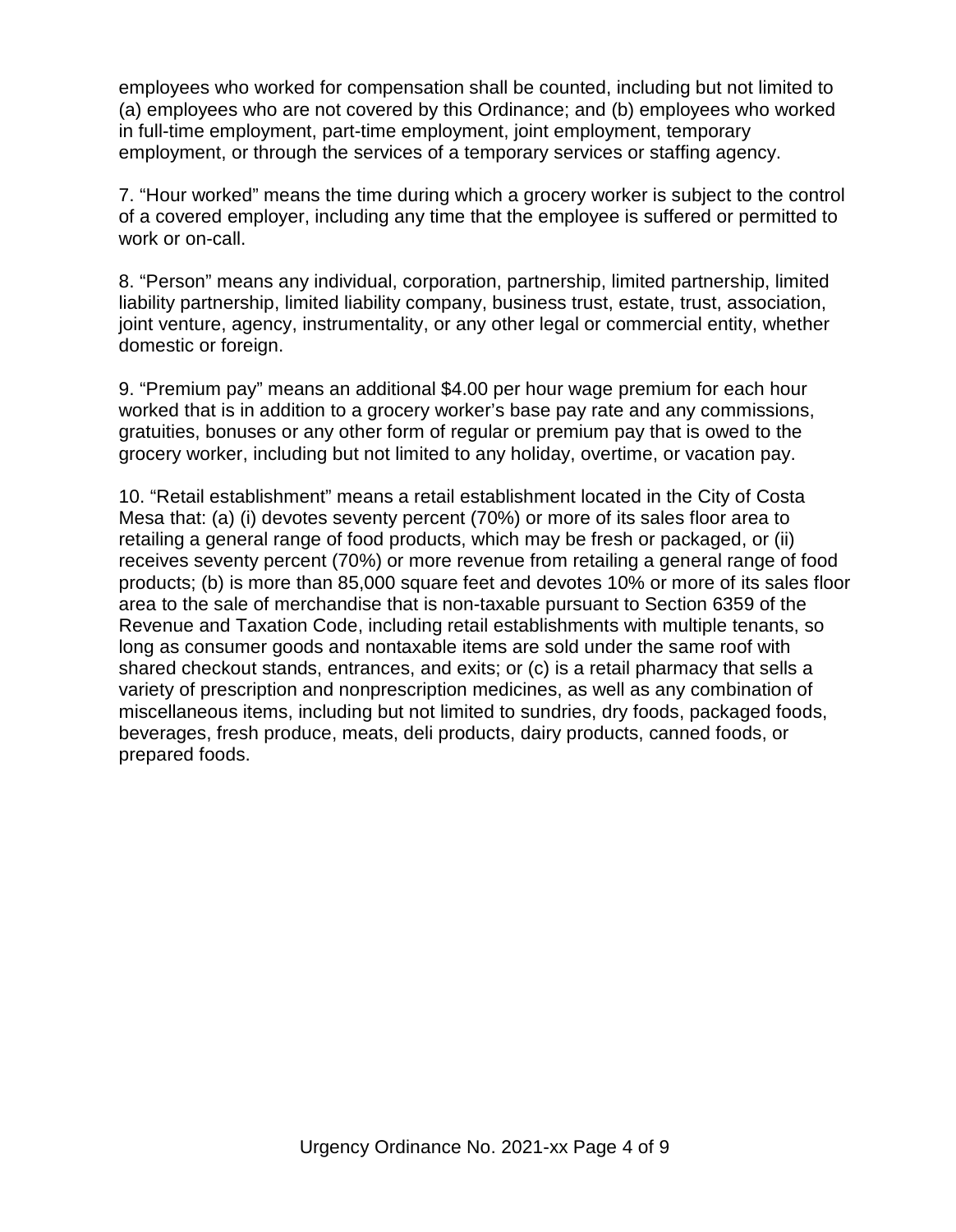## B. PREMIUM PAY REQUIREMENT.

1. Each covered employer shall pay each grocery worker premium pay consisting of an additional four dollars (\$4.00) per hour for each hour worked.

2. Covered employers shall provide the premium pay required for a minimum of one hundred twenty (120) days from the effective date of this Ordinance.

3. A covered employer that was providing hazard pay to grocery workers at a rate of \$1.00 or more per hour as of the effective date of this Ordinance, and that continues to provide such hazard pay at the same rate while this Article is in effect, may credit the amount of such hourly hazard pay for each hour worked by a grocery worker towards meeting its obligations under this Ordinance.

## C. GROCERY WORKER PROTECTIONS.

1. It shall be unlawful for a covered employer to take any of the following actions, as a result of this Ordinance going into effect: (a) Reduce a grocery worker's compensation; (b) Limit a grocery worker's earning capacity.

2. A covered employer violates the prohibition if the requirements of this Ordinance are a motivating factor in the covered employer's decision to take any adverse action, unless the covered employer proves that it would have taken the same action at the time that it did irrespective of the Ordinance's operation.

# D. NOTICE OF RIGHTS.

Each covered employer shall provide grocery workers with a written notice of rights established by this Ordinance in a form published by City. The notice of rights shall be in a form and manner sufficient to inform grocery workers of their rights under this Ordinance. The notice of rights shall provide information on: (a) The right to premium pay guaranteed by this Ordinance; (b) The right to be protected from retaliation for exercising in good faith the rights protected by this Ordinance; and (c) The right to bring a civil action for a violation of the requirements of this Ordinance, including a covered employer's denial of premium pay as required by this Ordinance and a covered employer's or other person's retaliation against a grocery worker or other person for asserting the right to premium pay or otherwise engaging in an activity protected by this Ordinance. Covered employers shall post the notice of rights required in a conspicuous location, and in an electronic format that is readily accessible to the grocery workers, including smartphone application or online web portal. The notice shall be in English, Spanish, and any other primary language spoken by at least 10% of the employees of a covered employer's retail establishment.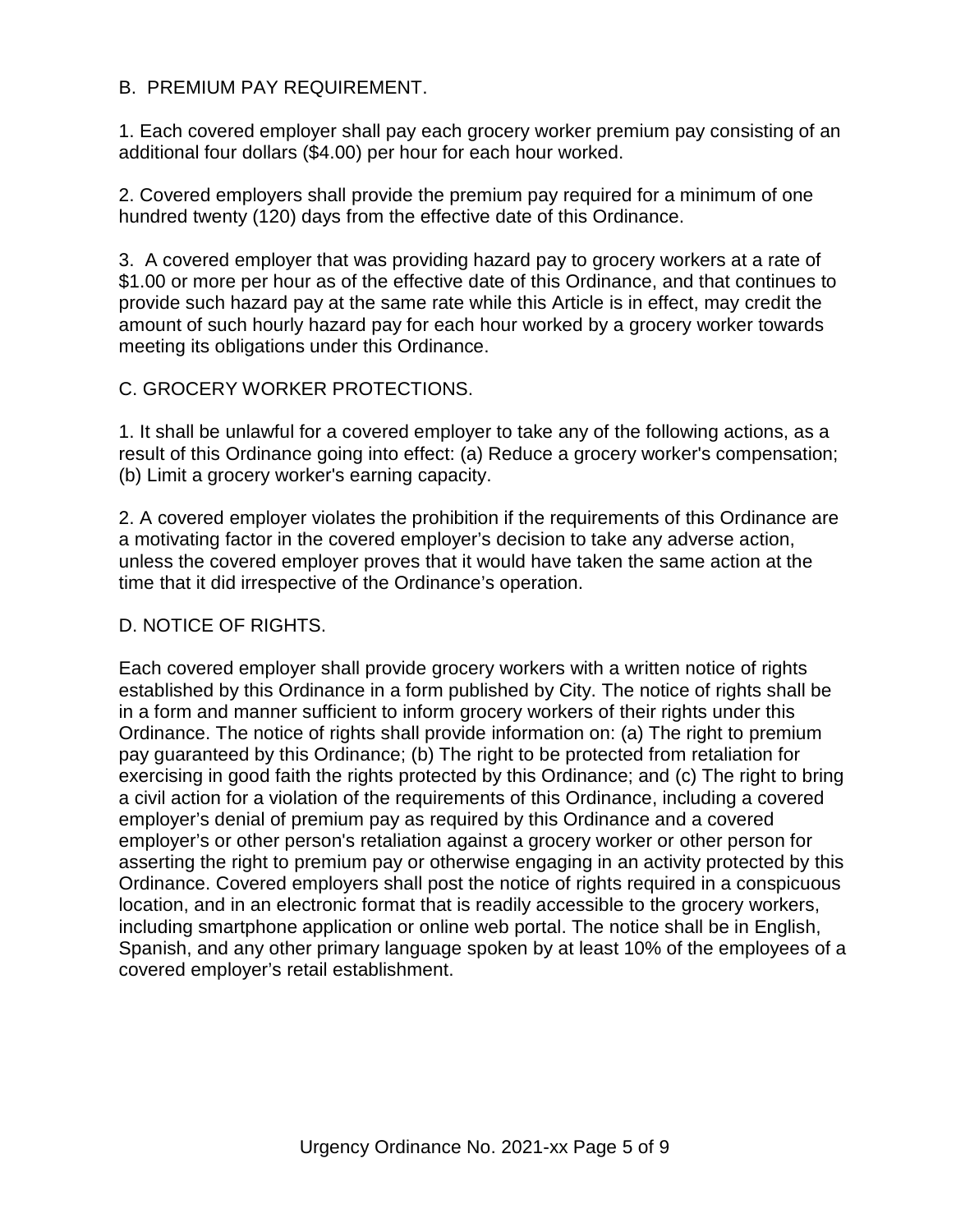# E. RECORD KEEPING.

1. Covered employers shall retain records that document compliance with this Ordinance, including payroll records listing the premium pay required by this Ordinance as a separate item, for a period of two years.

2. If a covered employer fails to retain adequate records required herein, there shall be a presumption, rebuttable by clear and convincing evidence, that the covered employer violated this Ordinance for each grocery worker for whom records were not retained.

F. RETALIATION PROHIBITED. No covered employer shall discharge, reduce compensation for, or take any other adverse action against a grocery worker for opposing any practice proscribed by this Ordinance, for participating in proceedings related to this Ordinance, for seeking to exercise their rights under this Ordinance, or for otherwise asserting rights under this Ordinance. The protections of this Ordinance shall apply to any grocery worker who mistakenly, but in good faith, alleges non-compliance with this Ordinance.

G. VIOLATION. The failure of any person to comply with any requirement imposed on it under this Ordinance is a violation.

H. CIVIL ENFORCEMENT AND REMEDIES.

1. The remedies provided for in this Ordinance are cumulative and are not intended to be exclusive of any other available remedies, damages, penalties, fines, or relief.

2. Any grocery worker aggrieved by a violation of this Ordinance may bring a civil action in a court of competent jurisdiction against the covered employer or other person violating this Ordinance and, upon prevailing, shall be awarded reasonable attorneys' fees and costs and such legal or equitable relief as may be appropriate to remedy the violation including, without limitation, the payment of any unpaid compensation due under this Ordinance plus interest, back pay, reinstatement, front pay in lieu of reinstatement, and rescission.

3. In addition to any other remedies set forth in this Ordinance, a person that acts with malice, fraud, or oppression in violating a grocery worker's rights shall be liable for exemplary damages in the amount of two times the monetary damages suffered by the aggrieved grocery worker.

## I. ENCOURAGEMENT OF MORE GENEROUS POLICIES.

1. Nothing in this Ordinance shall be construed to discourage or prohibit a covered employer from the adoption or retention of premium pay policies more generous than the one required herein.

2. Nothing in this Ordinance shall be construed as diminishing the obligation of a covered employer to comply with any contract or other agreement providing more generous protections to a grocery worker than those required by this Ordinance.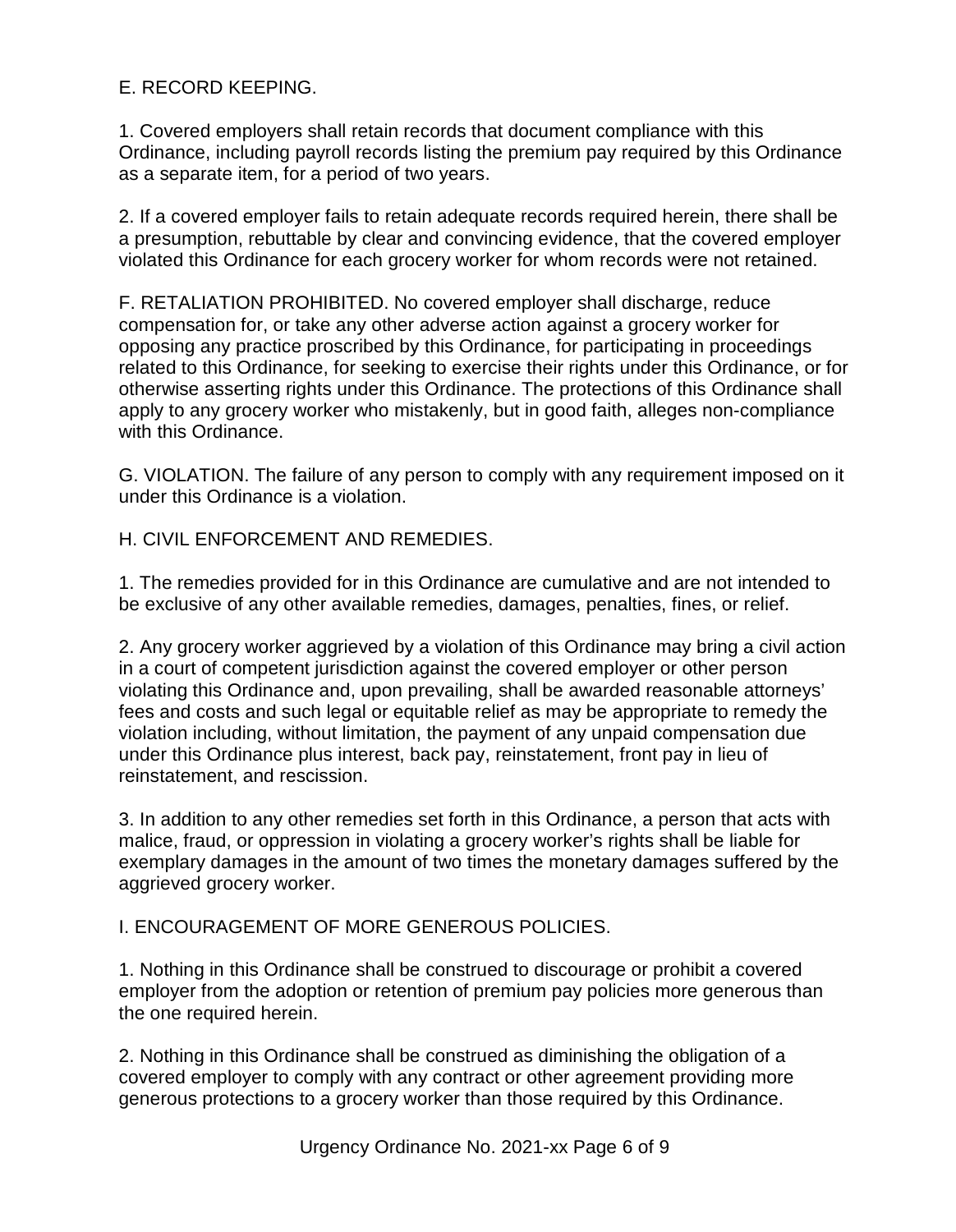SECTION 2. MINIMUM REQUIREMENTS. This Ordinance provides minimum requirements for premium pay while working for a covered employer and shall not be construed to preempt, limit, or otherwise affect the applicability of any other law, regulation, requirement, policy, or standard that provides for premium pay, or that extends other protections to grocery workers. Nothing in this Ordinance shall be interpreted or applied so as to create any power or duty in conflict with federal or state law. Nothing in this Ordinance shall be construed as restricting a grocery worker's right to pursue any other remedies at law or equity for violation of their rights.

SECTION 3. Emergency Declaration/Effective Date. The City Council declares this Ordinance to be an emergency measure necessary to protect the public peace, health, or safety, to take effect immediately upon adoption pursuant to California Government Code section 36934. The facts constituting the emergency are as follows: the City Council finds and determines there is an urgent need to adopt the provisions of this Ordinance in order to reduce the risk that higher risk grocery and retail drug workers will leave their employment due to lack of adequate compensation for taking on that additional risk. Requiring grocery stores to provide premium pay to grocery workers compensates grocery workers for the risks of working during a pandemic. Grocery workers face magnified risks of catching or spreading the COVID-19 disease because the nature of their work involves close contact with the public, including members of the public who are not showing symptoms of COVID-19 but who can spread the disease. The provision of premium pay better ensures the retention of these essential workers who are on the frontlines of this pandemic providing essential services and who are needed throughout the duration of the COVID-19 emergency. As such, they are deserving of fair and equitable compensation for their work. the current and immediate threats related to the COVID-19 virus and pandemic, as set forth in the Recitals

SECTION 4. Term. This Ordinance shall remain in effect for a period of 120 days after its adoption.

SECTION 5. Uncodified Ordinance. This Ordinance shall not be codified in the Costa Mesa Municipal Code.

Section 6. Inconsistences. Any provision of the Costa Mesa Municipal Code or appendices thereto inconsistent with the provisions of the Ordinance, to the extent of such inconsistencies and no further, are suspended or modified to that extent necessary to affect the provisions of this Ordinance, but only during the term of this Ordinance.

Section 7. Severability. If any chapter, article, section, subsection, subdivision, sentence, clause, phrase, word, or portion of this Ordinance, or the application thereof to any person, is for any reason held to be invalid or unconstitutional by the decision of any court of competent jurisdiction, such decision shall not affect the validity of the remaining portion of this Ordinance or its application to other persons. The City Council hereby declares that it would have adopted this Ordinance and each chapter, article, section, subsection, subdivision, sentence, clause, phrase, word, or portion thereof, irrespective of the fact that any one or more subsections, subdivisions, sentences, clauses, phrases, or portions of the application thereof to any person, be declared invalid or